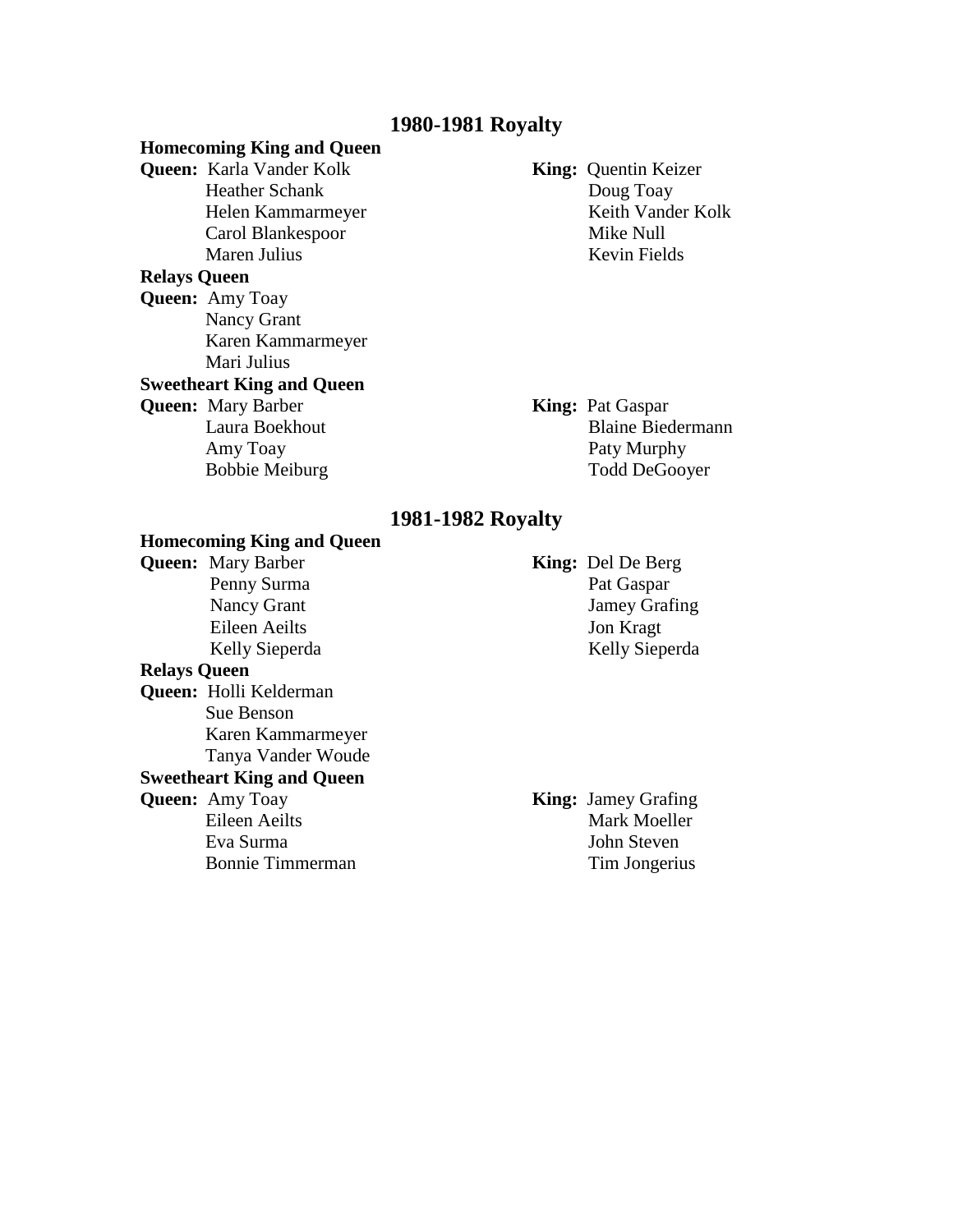# **1982-1983 Royalty**

#### **Homecoming King and Queen**

#### **Sweetheart Candidates**

**Queen:** Denise Warner **King:** Kent Metzger

**Queen:** Amy Toay **King:** Darren Kelderman Becky Bladon Brian Roeman Sue Benson Kent Metzger Karen Hoogeveen Mark Moeller Denise Warner Kirk Monson

> Vicki Krull Randy Apple Danelle Baatz Charles Hoogeveen Bonnie Timmerman Darlo Baatz

Relay Candidates

A relay queen was not chosen because the boy's track meet was cancelled due to rain. **Candidates:** Karen Kammarmeyer, Ruth Vander Lee, Carol Roths, Sherri Metzger

# **1983-1984 Royalty**

### **Homecoming Royalty**

**Queen**: Karen Kammarmeyer **King:** Darlo Baatz Bonnie Timmerman Todd Jansma Kris Hughes Darin Feikema Lori Winter Todd DeGooyer Kim Patton Jeff Folkens

#### **Sweetheart King and Queen**

#### **Relays Queen**

**Queen:** Karen Kammarmeyer Sherri Metzger Jill Metzger Angie Warner

**Queen:** Sherri Metzger **King:** Kurt Metzger Kim Patton Todd DeGooyer Kathy Schaa Mike Austin Dana Sieperda Dean Sieperda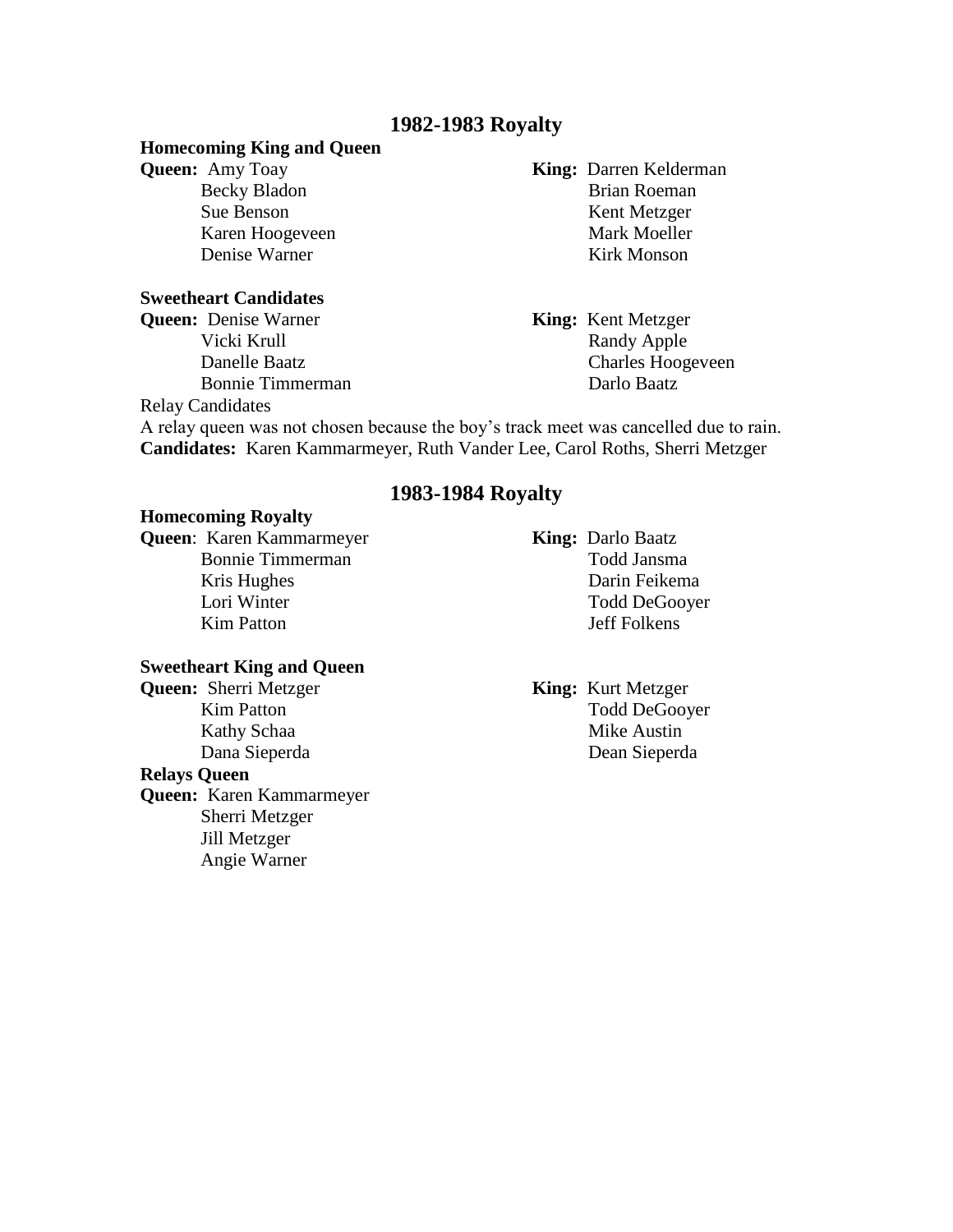# **1984-1985 Royalty**

#### **Homecoming Royalty**

**Queen:** Jill Metzger **King:** Kurt Metzger Eva Surma Tom Lupkes **Sweetheart King and Queen Queen:** Kathy Schaa **King:** Harlan Gorter **Relays Queen Candidates Queen:** Eva Surma Jodi Schaa Kirsty Gaspar Sherri Metzger

# Jenny Null Tim Jongerius Ruth Vander Lee Jerome Metzger

Carrie Mellema Mike Austin Kirsty Gaspar Brett Barker Trisha Koedem Bret Mieburg

# **1985-1986 Royalty**

# **Homecoming Royalty**

Julie Brink Mike Austin Carrie Mellema Alan Berg **Sweetheart King and Queen Queen:** Kirsten Gaspar **King:** Dean Seiperda Kelly Gearhart Alan Berg **Relays Queen Queen:** Kirsten Gaspar Marci Warner Carla Reifenrath Dena Durst

**King:** Charles Hoogeveen Sherri Metzger Chad Klinkenborg Patti Berg John Roeman

Barbie DeBoer Justin Kelderman Donita Baatz Dan Van Roekel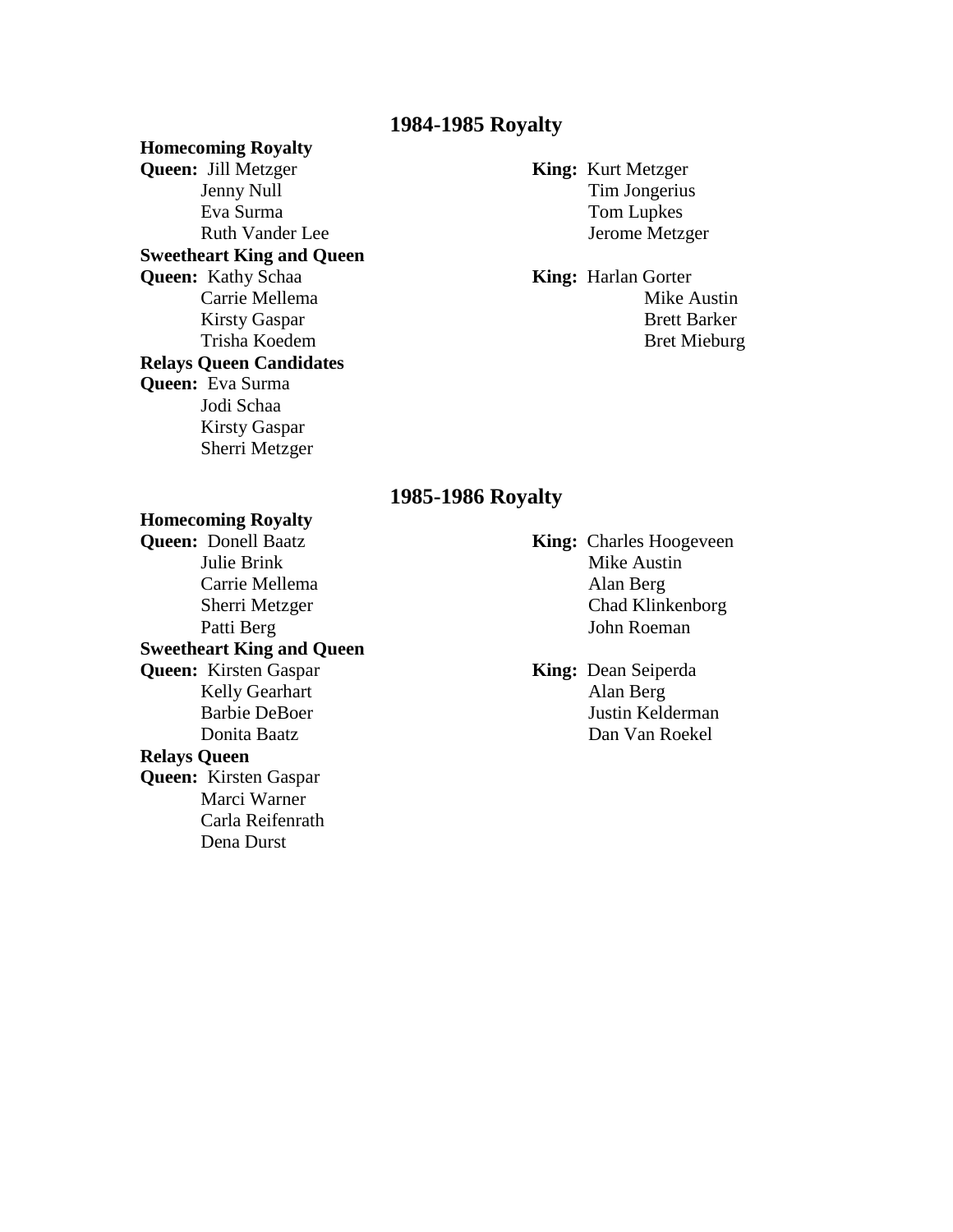# **1986-1987 Royalty**

**Homecoming Royalty Queen:** Kellie Katt **King:** Marty Stettnicks Kirsten Gaspar Brett Barker Angela Warner Dean Sieperda Paula Vogel Kanfay Lo Tamra Altman John Gacke **Sweetheart King and Queen Candidates Queen:** Stephanie Metzger **King:** Matt Roeman Trisha Koedam Trevor German Joan Conn Blake Gearhart Krista Grafing Joe Surma **Relays Queen Candidates Queen:** Tonya Harthorn Krista Grafing Lanette Bosch Julie Spyksma

# **1987-1988 Royalty**

**Homecoming Royalty Queen:** Amy Surma **King:** Trevor German Stephanie Jepsen Gary Popkes **Sweetheart Candidates Queen:** Julie Mellema **King:** Trevor German **Relays Queen Candidates Queen:** Jodi De Gooyer Aimee Koca Julie Mellema

Dena Durst Glenn Reifenrath Tonya Harthorn Justin Kelderman Brooke Barker Chris Stettnichs

Robin Grafing Chad McDonald Brooke Barker Blake Gearhart Sandy Stevens Joe Surma

Lisa Olson